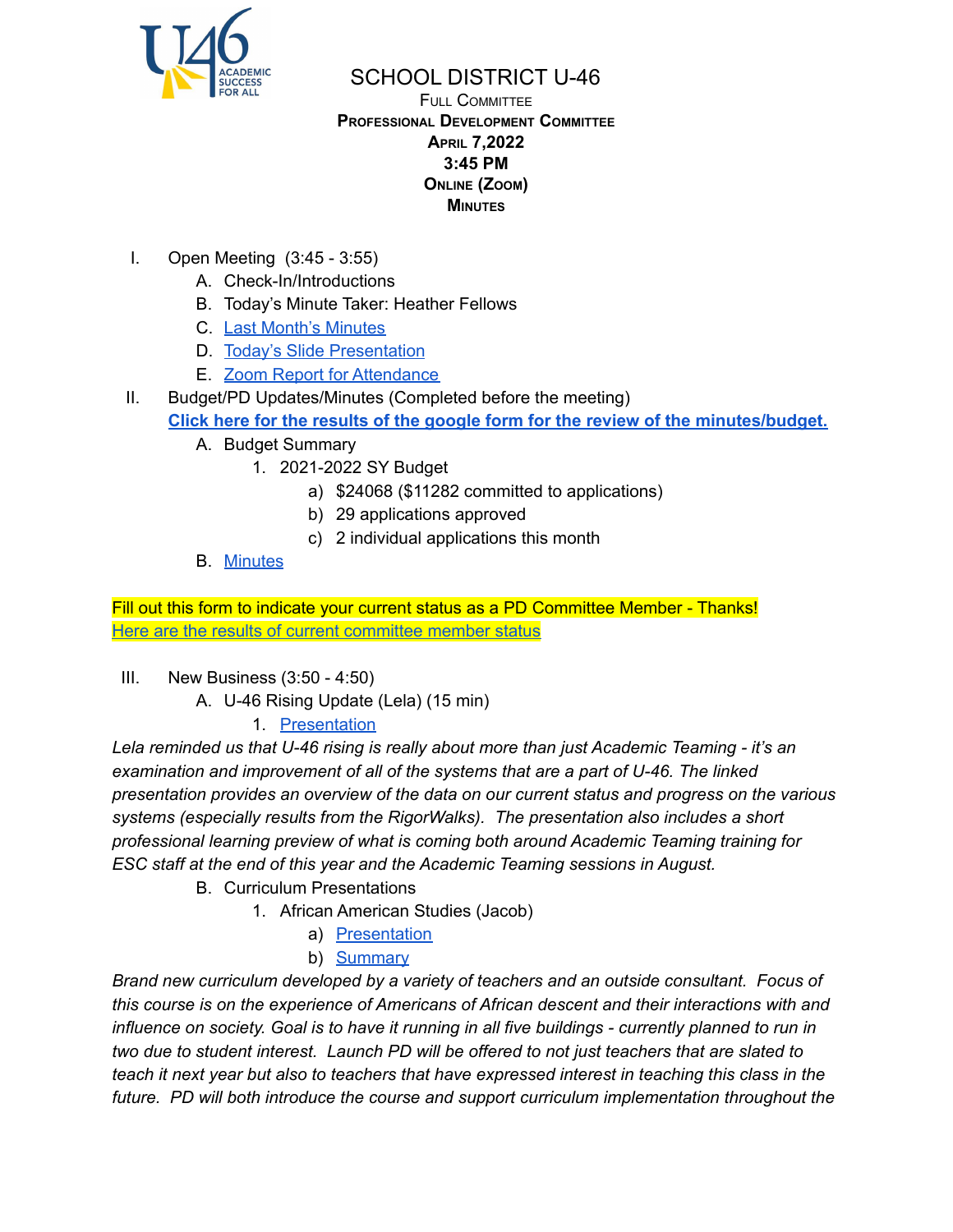

SCHOOL DISTRICT U-46 FULL COMMITTEE **PROFESSIONAL DEVELOPMENT COMMITTEE APRIL 7,2022 3:45 PM ONLINE (ZOOM) MINUTES**

*year. There will be a multi-day PD session in the summer and then ongoing support throughout the year.*

> 2. SSS Post Secondary Plan Strategies Gr. 11/Post Secondary Preparation Gr.12 Curriculum (Alicia Fabianczyk)

*a) [Presentation](https://docs.google.com/presentation/d/1c-cuiz5QsscaNfBvlq-bHj3bhnM9Pbt4/edit?usp=sharing_eil_se_dm&rtpof=true&sd=true&ts=6241f90b)*

*Two courses approved - continuation of the 9/10th grade work that was started last year. Name change of the course from 9/10 (Study Skills) to 11 - Post Secondary Plan Strategies and 12 - Post Secondary Preparation reflects the shift in focus to independent goal setting. New courses align to SBLA and provide rubrics. These courses are meant to help them plan for the future (aligns with IEP transition planning components) Professional Development first reviews the curriculum - worked with 9/10 implementation - during NTO had a day allocated to HS case managers, live session and then also recorded where both new educators and educators new to this course attend. Then the recording was available as an asynchronous course for anyone who missed the initial training. There are also modules for teachers to complete and to aid in planning.*

3. SSS CC ELL Reading Resource only (Alicia Fabianczyk)

#### a) [Presentation](https://docs.google.com/presentation/d/1uJTy-yuk80DL-Lqe8waoagu-5IK-7e5r/edit?usp=sharing_eil_se_dm&rtpof=true&sd=true&ts=6241c8ed)

*The previous Spanish resource is no longer in print and so we needed to look for a new resource. The resources chosen are the Estrellita Lunita program, Lecturas Cortas Short Reads, and Literacy Pro. The resources are all aligned to the curriculum currently used (F&P) and will align with special education needs and goals. The PD will be scheduled around the other required PD that teachers need to attend. They will likely be after school or on a PPD. This is done with approval from the ~20 teachers that will work with these materials. Specifics on the time required are contained in the presentation. Time during NTO will also be targeted. PD will also be led not only by outside providers but also by teachers using the materials.*

C. Internal Presenter Request for Equity Matters Symposium 2022 (Kelly Gilbert) *The second annual Equity Matters Symposium will occur from August 8 - 12. The email sent out to all U-46 about the Equity Matters Newsletter (sent on 4/7/2022) contains feedback around the Equity Matters symposium. You can find the [newsletter](https://www.smore.com/6hbj3-u-46-equity-matters-newsletter?ref=email) here and then the form to share your presentation submission [here](https://www.smore.com/app/reporting/out/6hbj3?u=https%3A%2F%2Fdocs.google.com%2Fforms%2Fd%2F13AHVzWGxislKslFdZ5jwoQJMxqmDNyH-PU1tfBU5Cug%2Fprefill&t=here&w=w-3120502499&i=&l=l-7673370673).*

D. Feedback on Required PD Site (Heather) All information on this Sample Site is just for illustrative purposes. No final decisions have been made yet about exact dates of required PD for the 22-23 SY. Please provide feedback only on the functionality of the site

1. [Sample](https://sites.google.com/u-46.org/requiredpd22-23sy/home) Site